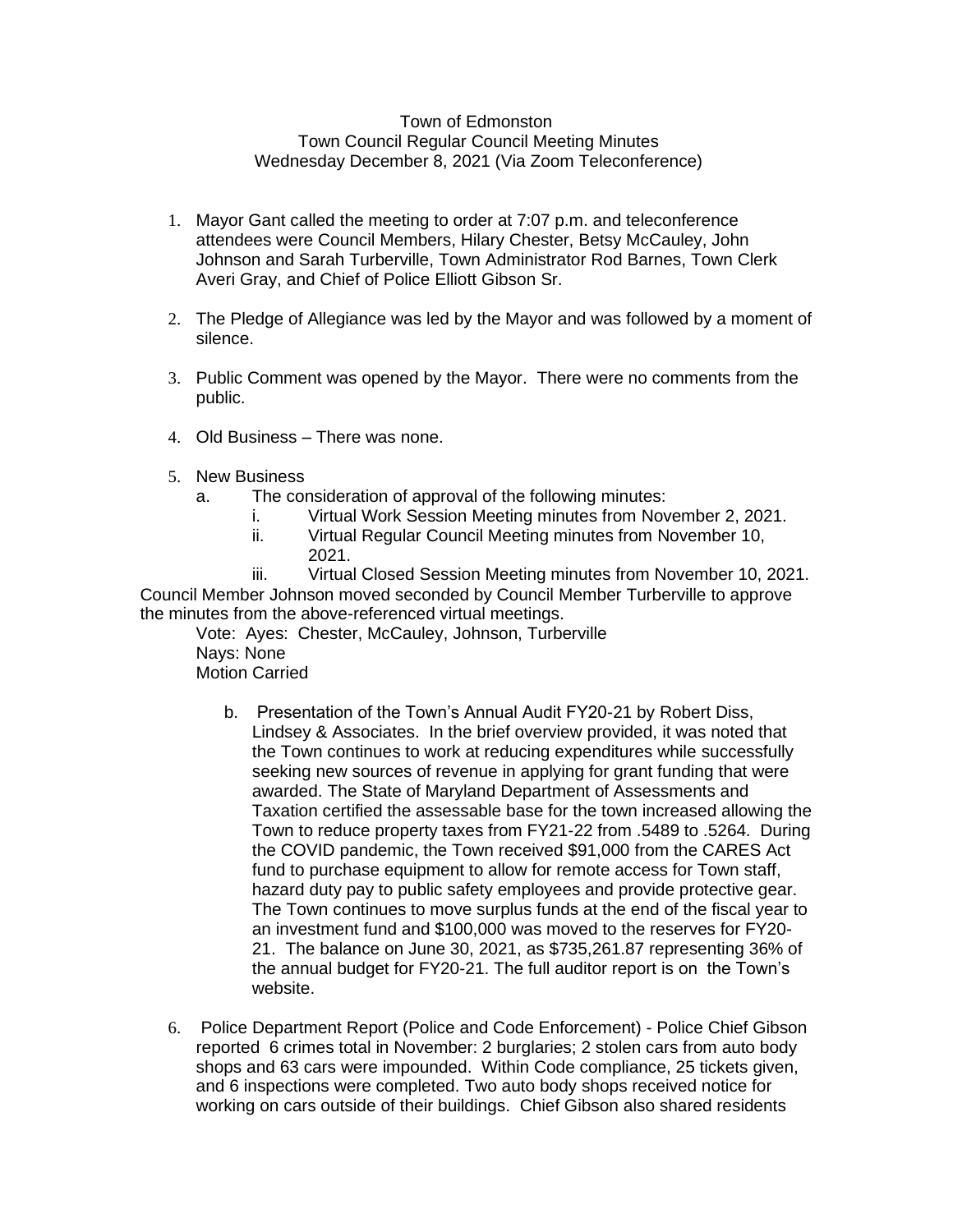have noted an increased visibility of the Police in town. Edmonston's Police Department is participating with the upcoming "Shop with a Cop" on December 18<sup>th</sup>. Mayor Gant inquired if body camera gear was regularly used by the Police Department. Chief Gibson confirmed its use as a valuable tool in evidence collection and to refute complaints. Mayor Gant asked that Town parking signs be clearly visible and Chief Gibson will survey the community to locate problem areas.

- 7. Town Administrator Report (General Government and Public Works) Rod Barnes noted that the success of the Thanksgiving basket food distribution and the Holiday caravan. The Town's food pantry located in Veteran's Park is up and running. Adopt a child gift giveaway is upcoming on December 16<sup>th</sup> and donations received have surpassed \$6,100 towards presents for 69 community children. Edmonston's December 3rd breakfast with local businesses on the north end involved good conversation and information sharing. Our social media strategists have gotten 30 volunteers to sign-up for "listening sessions". We distributed 36 food baskets provided by the County's Sheriff's Office to the community. Restricted parking signs are up on  $51<sup>st</sup>$  Avenue.. The leaf machine is now repaired, and pick-up will continue through January 10.
- 8. Council Dialogue

Council Member Johnson is still concerned about the pedestrians walking at the Decatur and Kenilworth Avenue light. For future caravans, he suggests wearing reflective or glow in the dark clothing for better visibility.

Council Member Turberville and Council Member Chester suggested the Police Department continue efforts for positive connections with residents at events such as caravans and like they did at the Halloween Trunk or Treat.

Council Member McCauley shared that a resident on 52<sup>nd</sup> Avenue would like it to become a one way due to what is believed to be an increase in speed and traffic. Some alternate suggestions are to include speed bump(s). Also, better visibility can be sought by trimming trees on streets that turn onto Decatur such as 51<sup>st</sup> Place. The train horns have been bothersome to some residents and Town Administrator Barnes indicated "quiet zones" in certain areas can be pursued with the town of Hyattsville.

- 9. Mayor's Comments Mayor Gant thanked Council Member Turberville for her letter and speaking out against boundary changes at the County Council meeting noting it ensured the Town's position was recognized. PGCMA is holding a special election for a officer vacancy and a board seat. Mayor Gant gave kudos to Staff and Council for their involvement in the Holiday caravan and tree lighting. She commented that the Business Breakfast was successful and looks forward to a similar event with the south end businesses in the new year. Mayor Gant then requested to hold a closed meeting session.
- 10. Mayor Gant indicated the closed session was to discuss the appointment, employment, assignment, promotion, discipline, demotion, compensation, removal, resignation, or performance evaluation of appointees, employees, or officials over whom this public body has jurisdiction; or any other personnel